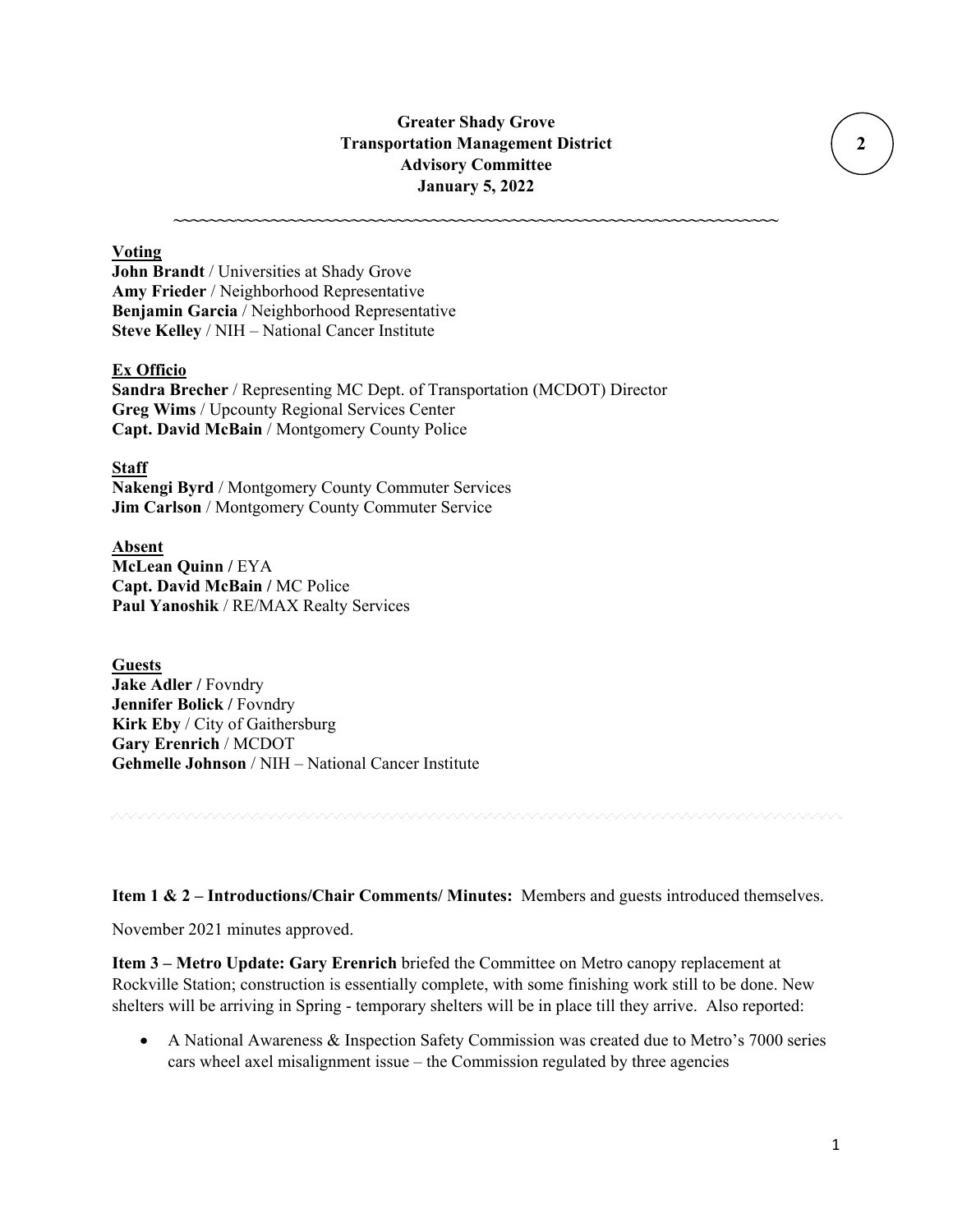- The Commission has direct authority over Metro and requested they submit a correction plan for fixing the 7000 series rail cars to put back in service – 7000 series cars are replaced by 2000  $\&$ 3000 series
- The reduction in Metro staff and the pandemic has operations on a modified Saturday Plus schedule that will add more buses on major routes
- Metro's strong vaccine requirements include weekly testing for non-vaccinated employees termination for non-compliant employees may lead to further service reduction
- Restarting regular testing for Ride On testing requirement the same for employees of the government extended to transit operators
- Metro & Ride On personnel are the only workers who are employees vs. contractors
- Ride On free fare holiday extended until the end of the fiscal year (June 30)
- Plexiglass use on Ride On buses continues for safety and separation
- FY23 Metro virtual Public Hearing with accompanying questionnaire will be held the first week in February
- Opportunity to comment on fare discounts, evening & weekend schedule, and flat rates for fares
- Construction of Shady Grove Metro stairs will be completed when the station reopens for service

Metro has two new board members; **Christopher Zappi**, a former Amtrack Senior staff person and **James Ports, Jr.** in MDOT:

• **Mr. Zappi** attends Metro board meetings in **Mr. Ports** absence, although he cannot attend private Executive Board Meetings

**Mr. Erenrich** presented the Ride On Reimagined study, which has received funding to conduct a comprehensive review of the bus network system by examining current routes:

- The Study kick off will be in February
- The Study will look at how Ride On can better serve neighborhoods by observing changing travel patterns & land use
- Ride On's other services include Flash and Flex service
- A draft scope of work has been available for comment for one month what should be included in the plan, performance measures and origin destination and market analysis
- Title VI analysis for service equity equity in fleet distribution and public engagement
- Providing adequate bus facilities to accommodate the future growing fleet articulated bus facilities
- Providing Realtime information & accuracy
- Providing incentives to increase ridership and how to develop land use
- Red paint for bus lane at the Germantown Transit Station
- Transitioning to Zero emissions buses-looking to purchase as part of Climate Strategy
- Expanding on-demand service
- Researching automated vehicles with a 40-ft bus at Robotic Research facility in Clarksburg
- Metro conducting a similar study as Ride On Reimagined Montgomery County to lead planning for the study that affects Montgomery County area - **Mr. Erenrich** will confirm
- Discussion of autonomous vehicles and what will happen during snowstorm operations if navigation features on buses are covered in snow - military vehicles learn routes so don't need to "see" with navigation sensors